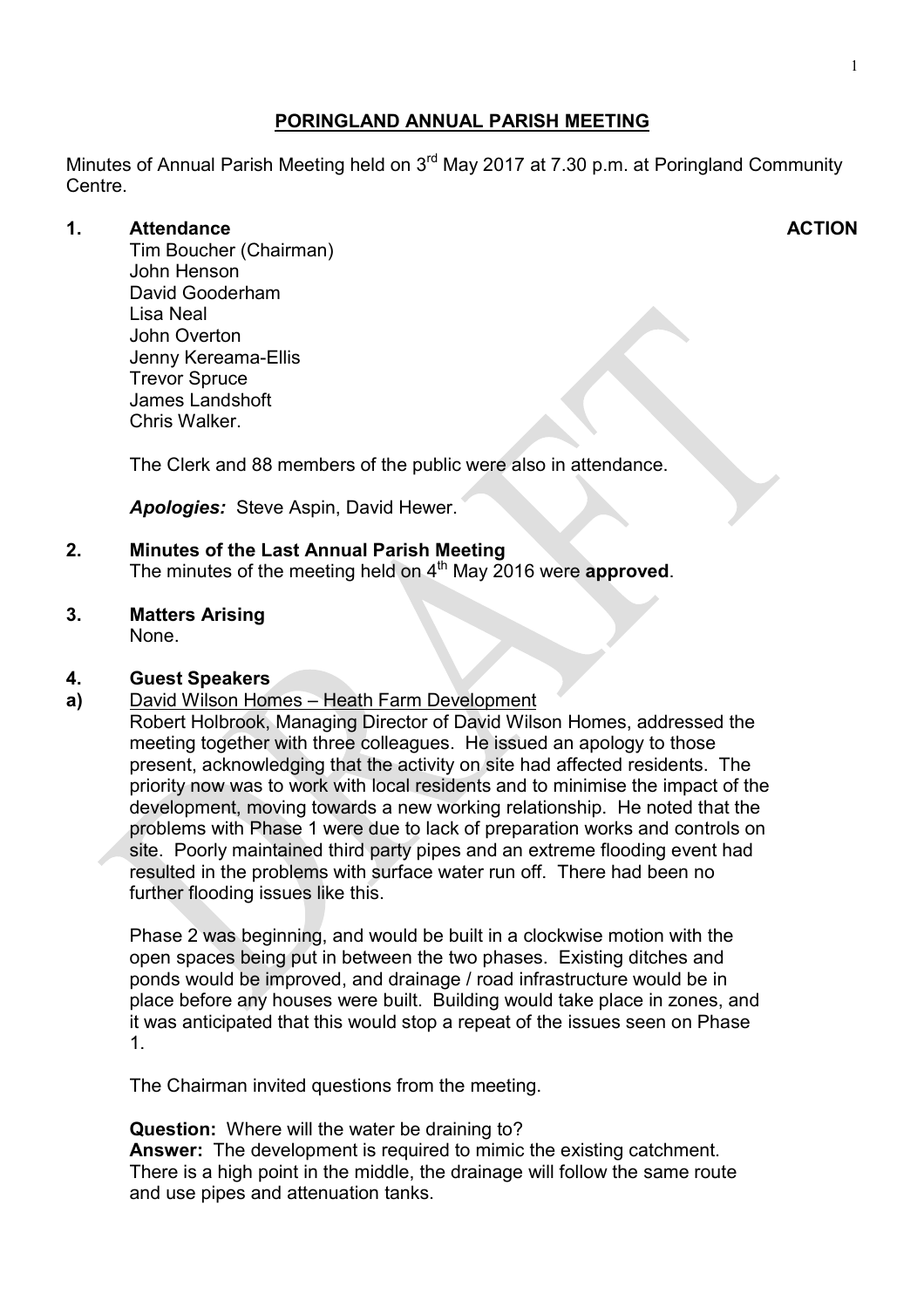**Question:** There has recently been a long dry spell, have the drainage calculations been independently checked?

**Answer:** The Lead Local Flood Authority have to check and sign off the figures as part of the planning process. The drainage is measured in litres per second, and planning would expect to see a 50% improvement from measures put in.

**Question:** Will large diameter pipes be used? **Answer:** The drainage will use basins, swales, tanks and pipes.

**Question:** Who will be responsible for the future maintenance of the drainage infrastructure?

**Answer:** Part of it will be adopted by Anglian Water, and anything attenuated will be dealt with by the resident's management company. All residents are contracted to contribute towards this cost.

**Question:** Will DWH be responsible for maintaining ditches? **Answer:** Yes, the on site ditches in the open spaces and areas owned by the developer and will be maintained by the residents management company.

**Question:** Will ditches and infrastructure be periodically checked? **Answer:** The tanks have a lifespan of 120 years, with little maintenance required. They will be inspected at regular intervals. There will always be money in the pot, from the contributions made by residents and handed to the management company. Residents could set up their own management arrangements however there are strict rules in place about this.

**Question:** Who owns the ditch at the southern boundary? **Answer:** The ditch is in the red line of David Wilson Homes and therefore owned by them, however some residents have riparian ownership. The ditch will either be transferred to residents or will be handed to the management company. Where something forms a strategic feature (eg a watercourse) it has not been conveyed with the property. It is assumed that there is no partownership of the ditch adjoining the properties on Stoke Road, as this was transferred by the vendor at the time of purchase. The riparian ownership would give a right to discharge water into the ditch, and does give an obligation to maintain. As far as DWH are aware, the land was conveyed with clean title.

Sean Marten addressed the room regarding the removal of the oak tree. He noted that surveys had been carried out to establish levels for the footpath, and concern had been expressed about the tree. A tree surgeon had advised, following survey, that the tree was not in good repair and it was ordered for removal by a member of staff. Due diligence checks were not carried out and steps had been taken to ensure this did not happen again.

**Question:** Henry Gowman introduced himself as the tree warden, and noted that he was exceptionally cross about the removal of the tree which was of value to the community as both an amenity, and personally to residents. The contractor removing the tree had stated that is was healthy and that he didn't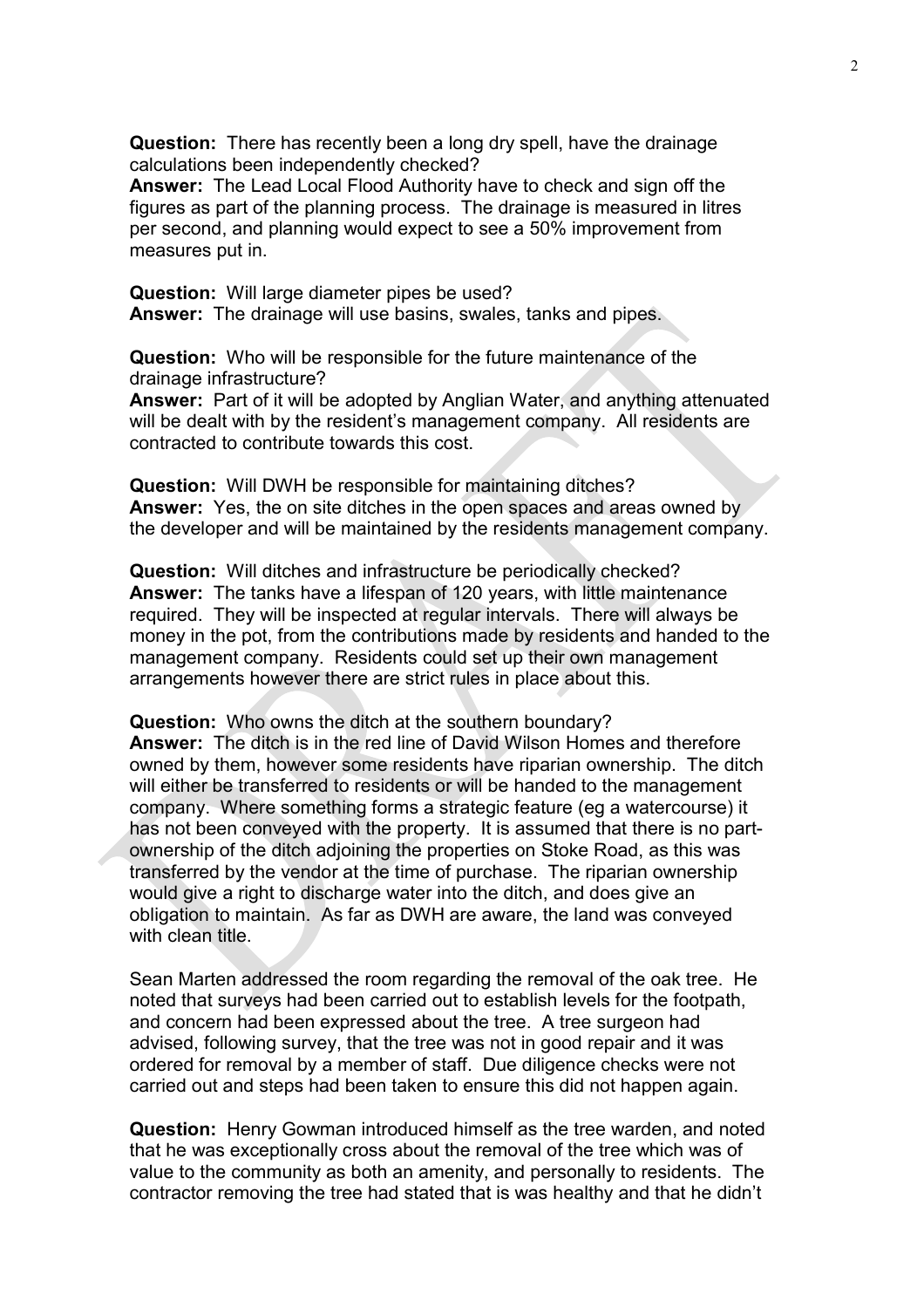want to cut it down, however it was in the wrong place. The tree had been under planning condition not to be removed, and to do so was incompetence. If it was to be replaced, this would need to be with a substantial mature oak of around 15-20 years old which would require specialist care. It was expected that this would cost around £20,000, however this was no-where near the value of the original tree which would absorb around 70 gallons of water from the surrounding area per day, helping to alleviate flooding.

**Answer:** In response, Sean stated that the independent investigation had concluded that the tree needed to be removed. A meeting had taken place with South Norfolk Council and the Parish Council where DWH accepted that they were wrong. DWH were willing to work with the developer to provide a suitable replacement in an agreed location. The tree had been reported to DWH as not in a fit state. There was no need anticipated for felling on Phase 2, however if any were found then due diligence checks would be carried out. The tree did not have a TPO, and the Chairman noted that the Parish Council was considering the amenity value of trees in the village, with a view to preservation where appropriate.

**Question:** Will access to Phase 2 be only from Stoke Road? **Answer:** Yes, this is what has been agreed through planning. There will be an emergency link to Phase 1.

Sean Marten acknowledged that DWH had communicated badly with the community and that newsletters should have been issued to update on progress in Phase 1, and prior to commencement of Phase 2. Contact details would be issued to residents and to the Parish Council, and DWH would be accessible throughout the development.

**Question:** There are no Give Way markings coming from the development onto Caistor Lane, and there has already been one accident. **Answer:** Sean agreed to take this back and request temporary signage until the road markings were put down. **SM** 

**Question:** Will the houses parallel with Stoke Road have ridge heights the same size as those behind Norwich Road?

**Answer:** The properties will be a maximum of 2 storeys, and all have been consented through planning. Bungalows are included in the development. There will be affordable housing within the development which will be for local residents in perpetuity.

**Question:** Could the term 'discounted marketing homes' be explained? **Answer:** This will be explained in the newsletter, including the criteria and eligibility. The resale of the properties will be at the discounted market rate for local residents in perpetuity, and six homes are available on this basis.

**Question:** Will Phase 2 construction traffic continue to access via Phase 1, and in early mornings?

**Answer:** The cabin is serving both phases, and Sean agreed to speak with the Site Manager to deal with vehicles arriving before 6am. The compound was being moved to the middle of the site to allow Phase 1 to be finished, after that access will move to Stoke Road. Phase 1 completion is expected in

**SM**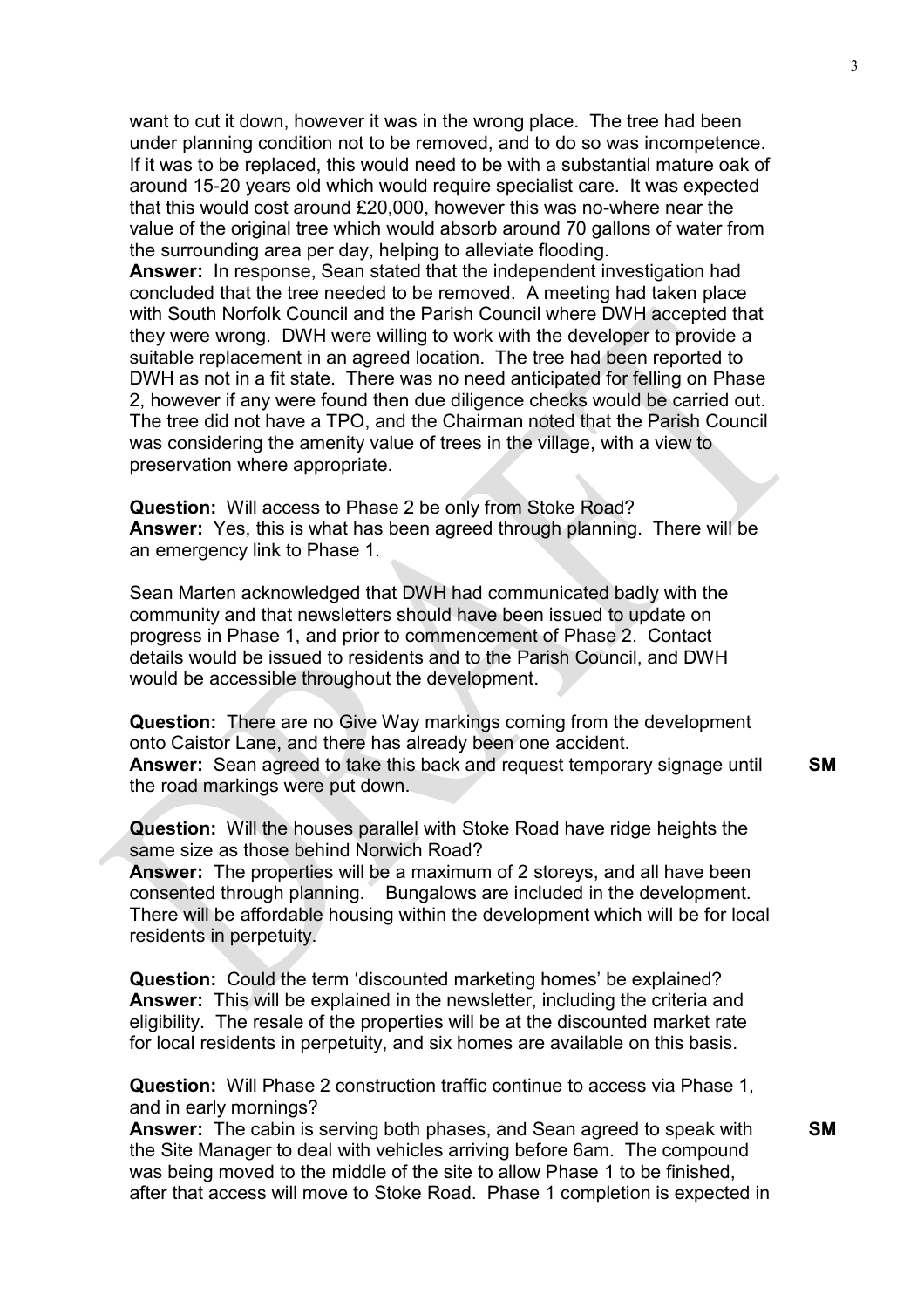May 2018, with Phase 2 commencing in late June/early July 2017 subject to completing the Section 106 agreements and pre-site works.

**Question:** Why is earth being moved around the site? It is making everything dirty.

**Answer:** There won't be as much need to move earth on Phase 2, and it is being stockpiled for later re-use. The installation of roads at an early stage in Phase 2 will help with the dust issues.

**Question:** Will a fence be put up to mark the boundary with Norwich Road? **Answer:** There are no boundary treatments planned for Phase 1, however this is open for discussion.

**Question:** When will the landscaping be completed? **Answer:** It is hoped that this will be before Christmas, subject to planting conditions.

**Question:** Could the piercing noise from reversing mobile plant be toned down?

**Answer:** Sean agreed to investigate this. **SM** 

**Question:** The trench which has been dug for Phase 2 has disturbed the roots of existing third party hedges. Can a fence be installed to replace the destroyed hedge?

**Answer:** It was suggested that specific requests like this should be made directly to the developer, and could be done through the Parish Clerk.

**Question:** Will the levels and heights be raised in Phase 2 as they have for the paths in Phase 1?

**Answer:** Elevational drawings have been circulated, and although the heights are correct, the ground levels have been raised. This will be explored in further detail.

The Chairman thanked the representatives of David Wilson Homes for their attendance.

#### **b)** Anglian Water Works Update

Four representatives of Anglian Water briefed the meeting on the current Anglian Water works in the village. They explained that the project was to replace around 11KM of water main, and that additional works had been identified as the project had progressed. The works were expected to extend until October 2017, and there were now two project gangs on site. The works included laying new pipe, testing, and then making the pipe live. Services would then be transferred to properties. It was inevitable that workers would return more than once in a location. While testing was taking place, it could take days for results to come back, and the works could not progress to the next section until the results had come back as clear.

In relation to the Fiveways Roundabout, Highways were requiring four way traffic lights which would be manned for an extended peak period, to encompass school hours.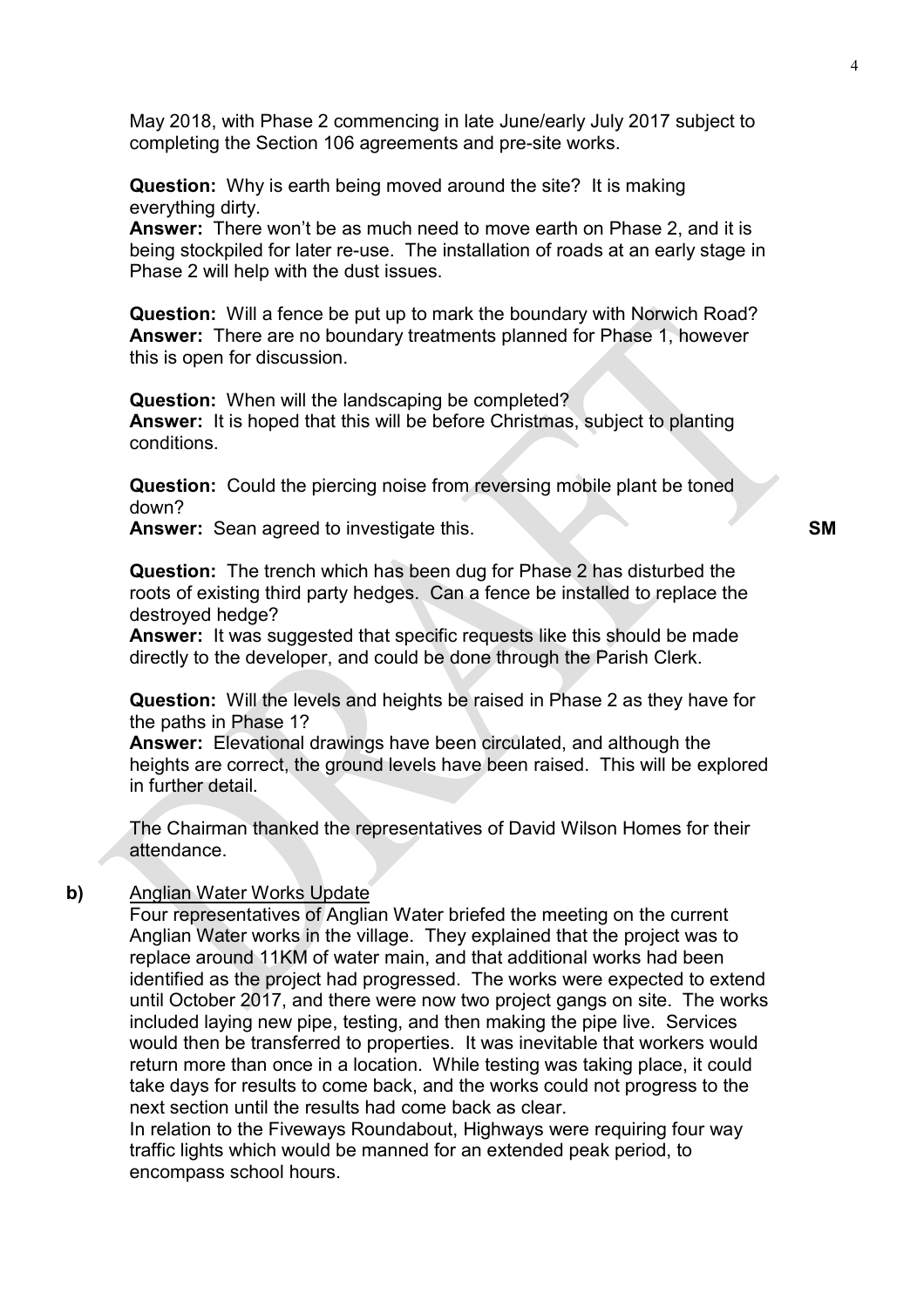The Chairman invited questions from the meeting.

**Question:** The works near the Fiveways roundabout is scheduled during the school exam period. Could they be delayed by a few days to avoid this? **Answer:** The programme is dependent on other works in the project and could slip past that date. If necessary, there will be longer manning of the traffic lights, with phasing included.

**Question:** What will the working hours be on site?

**Answer:** The gangs work 7.30am – 5.30pm, however for the four week block at the Fiveways roundabout they may work longer hours. Weekend working is not permitted by Highways. Although some residents would welcome longer working hours, those closest to the affected area often have a different opinion.

**Question:** Why has there been five weeks of traffic lights on The Street, with no works happening?

Answer: Work started on 27<sup>th</sup> April to excavate the service connections. This includes pressure testing and sampling. The first connection was made last week, and the next connection will be Friday. There is an allowed 100M working space.

**Question:** Why have other stretches been completed and tested much more quickly?

**Answer:** There were factors that were out of our hands on The Street, the system was not ready and potable. Testing and connection will be taking place in parallel.

**Question:** The testing in Shotesham Road was completed in 2 days, however the testing in The Street has been taking place for 6 weeks. Why is this, and why was the reason not communicated?

**Answer:** The samples didn't come back quickly, and pressure testing took time. Communication is being improved with the introduction of a new monthly newsletter, which will communicate deadlines and give progress. Newsletters will continue to be displayed on the Parish Council website, along with more immediate updates.

**Question:** One side of the road is taking 100% of the traffic which is going through at speed sometimes. When will The Street be fully re-opened? **Answer:** It should be re-opened week commencing 25<sup>th</sup> May, and the current works are a two man job.

**Comment:** Some residents would like to see longer working hours, and improved traffic flow in both directions. The wait is sometimes up to 40 minutes. A further watchman could be in radio contact on the lights.

The Chairman thanked the representatives of Anglian Water for their attendance and discussion.

#### **c)** Anglian Buses

Two representatives of Anglian Buses invited comments and views on the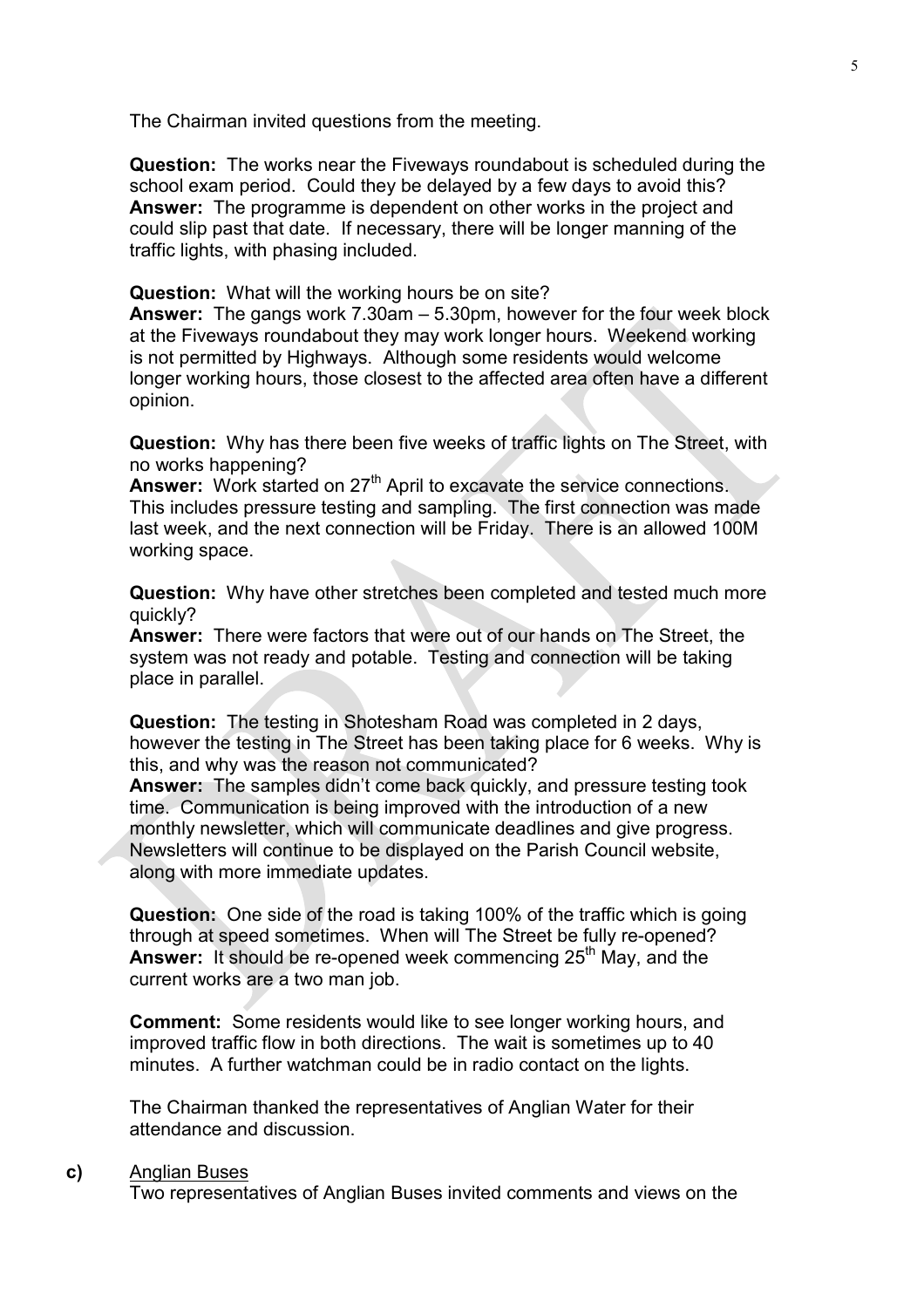bus service through the village. A resident thanked them for a superb service. It was noted that there was a peak time problem with buses having to navigate obstacles in the road during school drop off and pick up. It was noted that the buses sometimes went around the corner on Upgate too quickly, and were stopping opposite the junction with Burgate Lane. It was acknowledged that buses took more of the road, and that they were parking for 10 minutes layover in the timetable. The timetable had now been altered to remove this layover, and allow for two minutes standing at the church. It was queried whether a route could come down Shotesham Road into the new Rosebery Park development, and through to Norfolk Homes and out onto Devlin Drive. It was agreed that the routes would be reconsidered regularly to ensure key areas were captured. It was noted that this area was still under development, and that the through road was not yet built.

**Question:** Where there is not a fare stage stop, drivers don't always stop on request. Where is it safe to stop if there is no fare stage? **Answer:** This depends on the registration of the route, if it is registered as 'hail and ride' then the driver can pick up and stop off wherever is safe and convenient. If it is registered as bus stop only, then this cannot happen.

**Question:** Now that Anglian use the bus station it means that disabled passengers are disadvantaged as there is no stop on St Stephens. **Answer:** The route has now been changed to allow for use of St Stephens, finding extra time in the timetable.

**Question:** Some drivers require that passengers get off at the bus station as it is the terminus. They will not allow passengers to ride round to St Stephens.

**Answer:** There is no reason for this to happen, and drivers will be made aware that passengers can stay on for St Stephens. There are sometimes service changeovers, however drivers should assist passengers with their onward journey.

**Question:** Can buses go down Shotesham Road to service Albion House? **Answer:** This could be considered, however the issue is serving Surrey Street as the turnaround time in Upgate has been lost – reintroducing this would mean losing the St Stephens stop. This could be considered for future timetabling of services.

**Question:** Will the quality of buses be upgraded? The current ones are rattley and noisy.

**Answer:** Anglian and Konect are part of the same company and are able to share fleet, and it is expected that the 88 and some 87 services would soon have leather seated vehicles, with WiFi. Newer vehicles are planned for around June 2017.

**Question:** Can Anglian tie in with competitors to put on some hourly services?

**Answer:** Although Anglian are always happy to co-operate, it is a competitive market.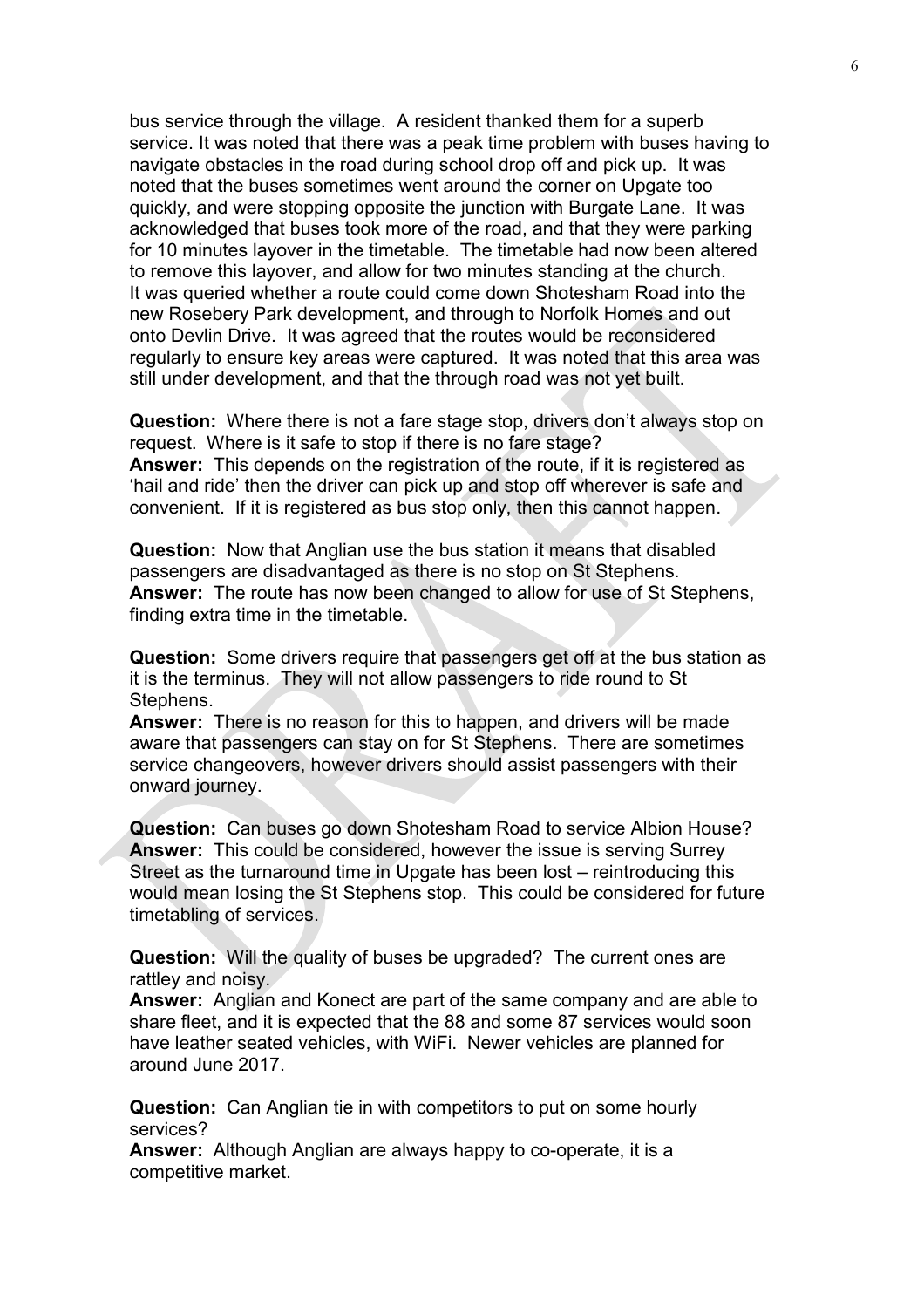**Question:** Sometimes the buses are thrown around, which isn't pleasant for families. Also, First offer family tickets – will Anglian do anything similar? **Answer:** Loyalty schemes are currently being considered.

The Chairman thanked the representatives of Anglian Buses for their contribution.

#### **5. Parish Council Reports**

#### **a)**  Chairman's Report

Tim Boucher gave his report (Appendix 1). He paid tribute to former Chairman of the Council John Ellis, who had passed away in the year. He noted that that the Parish Council had met with both Anglian Water, and David Wilson Homes, to try to iron out the issues in the village. The Council was in the process of agreeing the Strategic Action Plan for the forthcoming year.

#### **b)** Financial Report

The Parish Clerk as Responsible Financial Officer presented the financial report (Appendix 2).

#### **6. Reports from Village Organisations**

#### **a)**  District Councillors

John Overton reported that in the year he had been Chairman of the Eastern Rivers Neighbourhood Board, looking after 49 parishes. He had allocated grants to various organisations. Lisa Neal had been Vice Chairman of the planning committee, and Chairman of the scrutiny committee.

Blue Sky Developments, wholly owned by South Norfolk Council, had developed the office block and Rosebery Park area in Shotesham Road, and a site in Long Stratton.

South Norfolk Council had been a finalist in the Council of the Year competition, finishing in the top 6.

South Norfolk Council was looking at the parish boundary review, which was done every 15-20 years. Ongoing discussions were taking place regarding boundary features and merged authorities. Any changes would be administrative and would not change the postal address or name of the

village. The final decision would be made by South Norfolk Council. District ward boundaries had also been reviewed and Poringland and The Framinghams would be going to a three member ward, including Trowse,

from May 2019.

The Local Plan Call for Sites had caused some concern to people, and it was clarified that it was only an opportunity to put forward suitable sites, and that many would be considered unsuitable at the assessment stage. There would be an opportunity to contribute to the consultation process in the autumn of 2017.

Bin lorries were being fitted with GPS so that they could be tracked and diverted to cases of fly tipping, saving time and money.

Wymondham Leisure Centre had undergone a £4M refurbishment, and had seen an increase in membership by 800 in 12 months.

**Question:** Does South Norfolk Council profited from the by-product from the brown bins?

**Answer:** Unknown, John agreed to find out. **JO**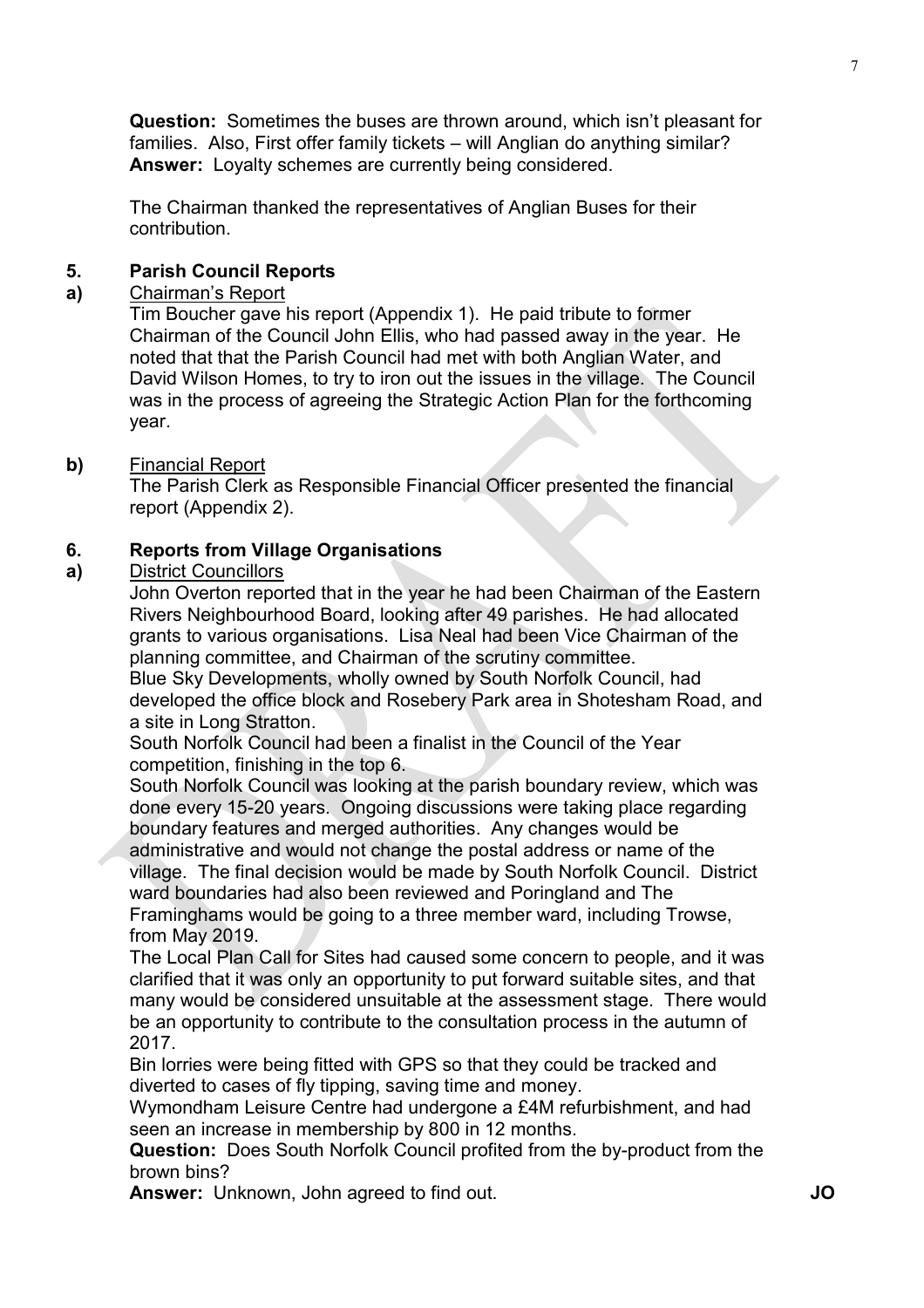**Question:** Will the new Greater Norwich Local Plan be published in October?

**Answer:** Lisa Neal confirmed that it was expected that the sites would be consulted on in October. The production of the Local Plan was a very long process, and would not be completed for some years. She agreed to find out the timescales.

**LN** 

**Question:** When will building begin on the site in Bixley? **Answer:** This was not in the Poringland area, and it wasn't clear when works would begin, this was up to the developer.

**Question:** Can more defibrillators be bought for the village? **Answer:** There is one at Budgens, however South Norfolk Council did not supply these. Brooke Scouts were looking into having one. The District Councillor could possible offer funding towards a defibrillator, provided a suitable location could be found.

#### **b)** County Councillor

The Chairman noted that the County Council election was taking place the following day, and that the current County Councillor, Roger Smith, was not standing for election.

#### **c)** Strategic Six Group

David Gooderham reported that the Group had discussed issues around traffic, policing, community governance review and other matters relevant to all the parishes in the cluster. He noted that the Community Governance Review was open for consultation, and comments would be welcomed regarding joint working arrangements, or boundary changes. Comments should be submitted to the Clerk by 15<sup>th</sup> May, for inclusion in Poringland's final submission.

**d)** Police

No report.

**Question:** The mini roundabouts approaching the Norfolk Homes developments have no road markings, and incidents have been reported. The roads are 20mph, and are adopted highway. Could white junction lines be painted onto the roads approaching the roundabouts? **Answer:** The Chairman agreed that this would be raised with Highways at a forthcoming meeting that was being set up.

A member of the public suggested that they would like to see more cycle routes around the village.

A member of the public complained about the amount of gravel and dirt on the roads and pavements. It was suggested that this should be reported to the Clerk who could direct it to the relevant authorities. It was noted that the Parish Council had taken on verge cutting, increasing the frequency to every three weeks rather than five times per year.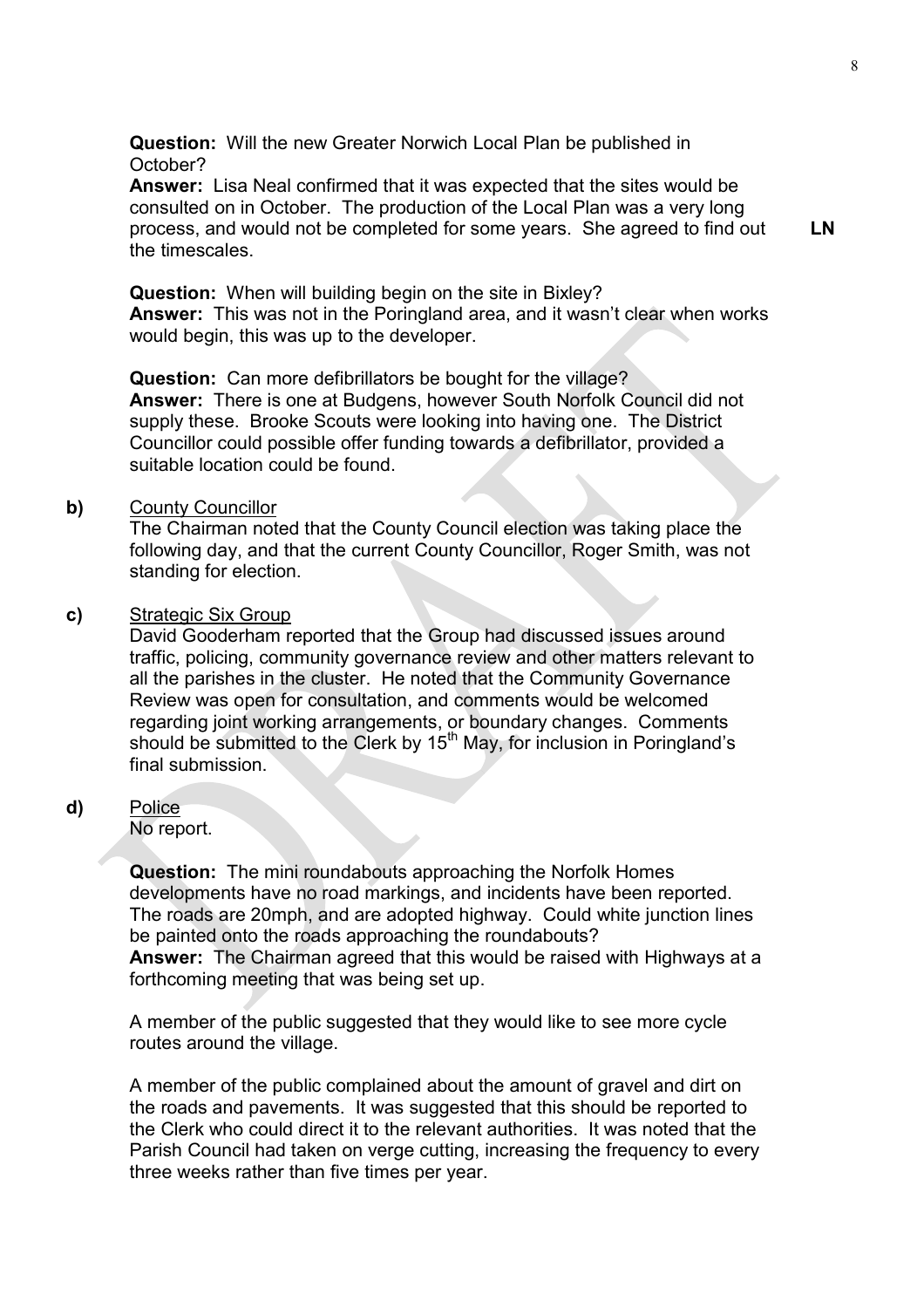#### **e)** Youth Representatives

- $\triangleright$  The Six Youth Council representative had sent his apologies due to a family emergency, report attached at Appendix C.
- $\triangleright$  No report from Churches Together.

#### **f)** Welcome Home and Memorial Playing Field Trust

John Overton reported that the reorganised governance arrangements for the Trust had settled in well. The facilities were used by Poringland Bowls Club, and Poringland Wanderers Senior and Youth Football Clubs. The Pavilion was available for bookings, and the Trust was looking to update the heating, shower and changing facilities.

#### **g)** Fuel Allotment Trust

David Gooderham gave a report of the activities of the Trust, attached at Appendix D.

**h)** Sand and Gravel Charity Chris Walker gave a report of the activities of the Charity, attached at Appendix E.

#### **i)** Men's Shed; and Tree Warden

Henry Gowman reported on behalf of the Men's Shed, noting that the group was housed in the Old Blacksmith's Forge in Brooke. Electricity and water had been restored to the building, and a toilet had been installed. The drainage had also been improved. The group met on Tuesdays and Saturdays, and welcomed people with any level of capability. The main focus of work was recycling and mending, with many items being donated, or being fixed for local people.

Henry also gave a report as Tree Warden, attached at Appendix F. He requested that he be involved in the works to identify trees for TPOs.

#### **7. General Parish Issues**

A member of the public asked when the old village hall would be replaced, as it was considered an eyesore. The questioner was aware of the planning permission on the site. The Chairman replied that the building was owned by the church, not the Parish Council, and that although it was not in the jurisdiction of the Council, the comments about the state of the building were noted.

A member of the public thanked the Parish Council for all the work that they did for the community.

There being no further business, the meeting closed at 9.55pm.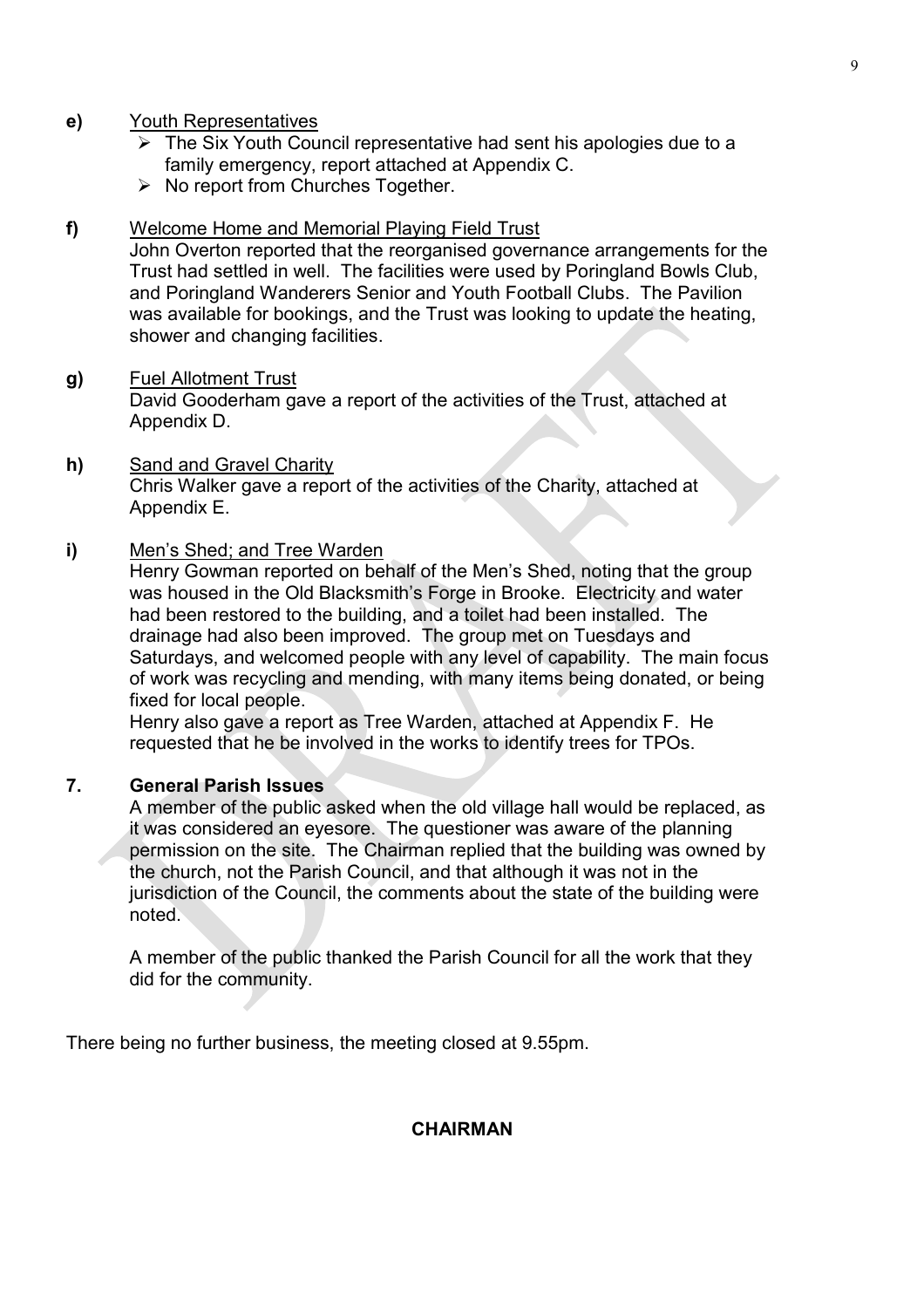# **Appendix A**

### **Chairman's Report**

### Dear Parishioner

It has been another busy year for the village and parish council with a series of challenges to report on. Firstly I'd like to acknowledge the sad loss of our former Chairman John Ellis who passed away in September 2016, John was an excellent Parish Councillor and Chairman and missed by all who knew him in the village.

We have also had challenges with the continued roadworks to replace the Anglian Water Main through the village, which are due to be completed later this year and the continued development of new homes within the village and surrounding areas, a trend we are seeing across the country.

One of the highlights of the past year, was the Queens  $90<sup>th</sup>$  Birthday celebration held at the Community Centre, with a street picnic, games and competitions. This was hugely supported by local people and our neighbouring Parish Framingham Earl.

We have made progress on a number of issues which are reported on in further detail in the annual report, including:-

- Replacement bus shelters installed
- Progress on the Community Land Project
- Tree surveys and remedial works carried out
- New War Memorial unveiled
- Speed monitoring and awareness campaign
- The Community Centre growing from strength to strength
- Fete planned for July 2017 to celebrate the 10 year anniversary of the Community Centre opening

Looking forward, we have some exciting plans for 2017 and beyond and will be engaging much more closely with the public to understand what you wish to see happen in the village and where the Parish Council can assist with those ideas.

# *Tim Boucher, Chairman*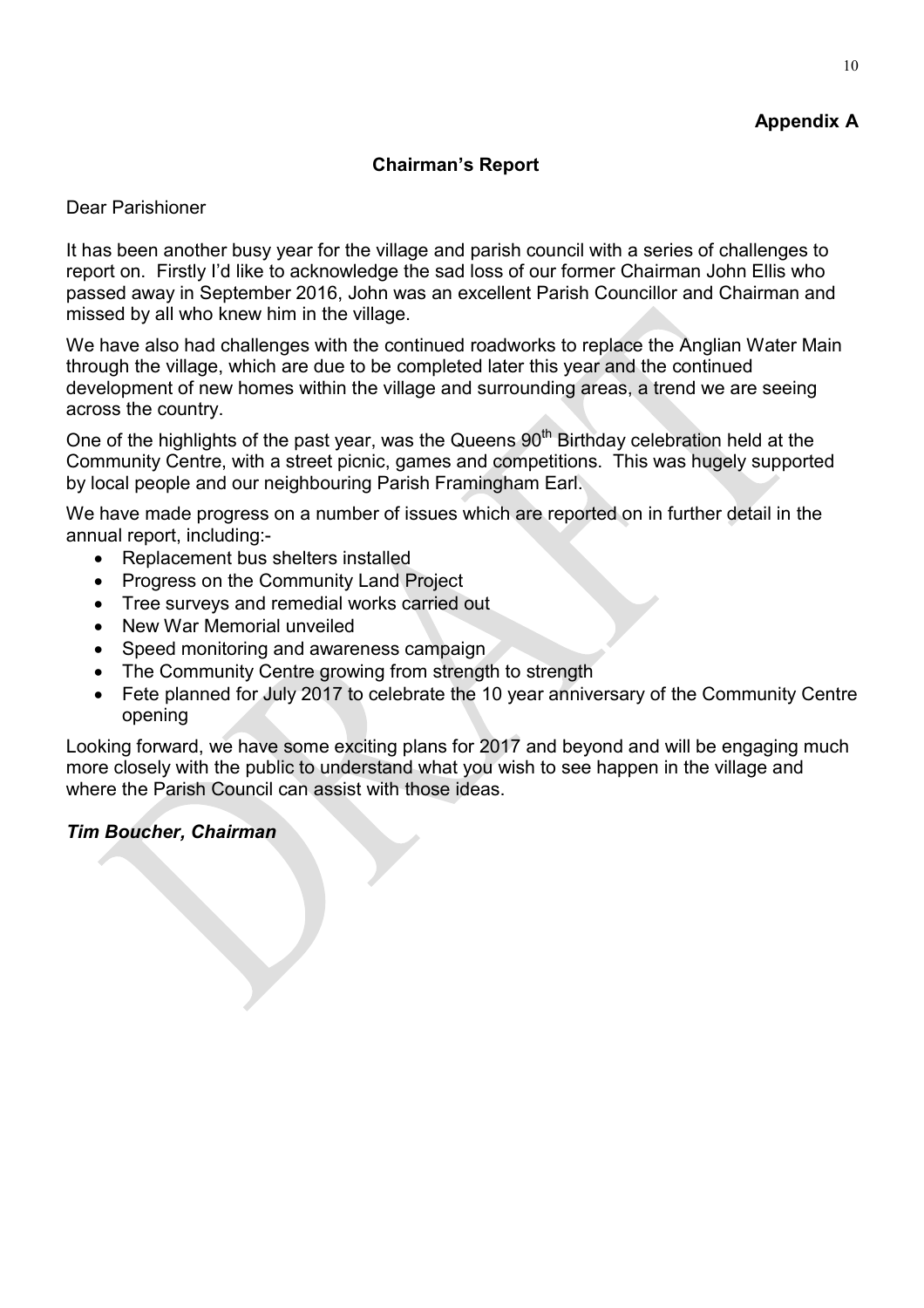# **Appendix B**

# **Financial Report**

| <b>Expenditure</b>         | <b>Actual</b><br>2015/16 | <b>Budget</b><br>2016/17 | <b>Actual</b><br>2016/17 | (Over)<br><b>Under</b> | <b>Budget</b><br>2017/18 | Inc / Dec<br>on 2016/17 |
|----------------------------|--------------------------|--------------------------|--------------------------|------------------------|--------------------------|-------------------------|
|                            | £                        | £                        | £                        | <b>Spent</b>           |                          | <b>Budget</b>           |
|                            |                          |                          |                          | 2016/17 £              |                          |                         |
| <b>Salaries</b>            | 93,674.11                | 101,989.00               | 105,190.93               | (3,201.93)             | 106,953.93               | +4.87%                  |
| <b>General Admin</b>       | 10,196.04                | 12,600.00                | 13,209.19                | (609.19)               | 12,150.00                | $-3.57%$                |
| <b>Burial Ground</b>       | 7,836.58                 | 19,550.00                | 12,019.73                | 7,530.27               | 8,000.00                 | -59.08%                 |
| Community                  | 50,322.95                | 47,636.26                | 53,700.71                | (6,064.45)             | 67,866.26                | $+42.47%$               |
| Centre                     |                          |                          |                          |                        |                          |                         |
| <b>Outside Spaces</b>      | 11,616.15                | 26,419.45                | 22,554.11                | 3,865.34               | 10,630.00                | -59.76%                 |
| <b>Playing Field</b>       | 11,219.01                | 10,643.52                | 14,218.80                | (3, 575.28)            | 10,310.00                | $-3.13%$                |
| <b>Youth Activities</b>    | 2,100.00                 | 0.00                     | 0.00                     | 0.00                   | 0.00                     |                         |
| Section 137                | 625.00                   | 250.00                   | 275.00                   | (25.00)                | 500.00                   | $+100%$                 |
| <b>Professional Fees</b>   |                          | 1,500.00                 | 542.00                   | 958.00                 | 1,500.00                 | 0%                      |
| <b>Public Consultation</b> | 5,277.59                 | 0.00                     | 0.00                     | 0.00                   | 0.00                     |                         |
| <b>Land Project</b>        | 0.00                     | 0.00                     | 0.00                     | 0.00                   | 2,500.00                 |                         |
| Contingency                | 1,028.00                 | 1,500.00                 | 0.00                     | 1,500.00               | 2,200.00                 | +46.67%                 |
| <b>Total</b>               | 193,895.43               | 222,088.23               | 221,710.47               | 377.76                 | 222,610.19               | $+0.24%$                |
| <b>VAT</b>                 | 14,199.78                |                          | 18,654.88                |                        |                          |                         |
| <b>Commuted Sums &amp;</b> | 10,072.45                |                          | 17,567.31                |                        |                          |                         |
| Earmarked                  |                          |                          |                          |                        |                          |                         |
| Reserve                    |                          |                          |                          |                        |                          |                         |
| Expenditure                |                          |                          |                          |                        |                          |                         |
| <b>Grand Total</b>         | 218,167.66               |                          | 257,932.66               |                        |                          |                         |

| Income                                 | <b>Actual</b><br>2015/16 | <b>Budget</b><br>2016/17 | <b>Actual</b><br>2016/17 | Over<br>(Under) | <b>Budget</b><br>2017/18 | Inc / Dec<br>on 2016/17 |
|----------------------------------------|--------------------------|--------------------------|--------------------------|-----------------|--------------------------|-------------------------|
|                                        | £                        | £                        | £                        | £               |                          | <b>Budget</b>           |
| Precept                                | 114,820.26               | 122,921.78               | 122,921.78               | 0.00            | 142,829.18               | +16.20%                 |
| <b>Shortfall Grant</b>                 | 8,493.00                 | 5,829.00                 | 5,829.00                 | 0.00            | 3,714.00                 | $-36.28%$               |
| Interest                               | 2,329.53                 | 2,500.00                 | 2,567.01                 | 67.01           | 2,000.00                 | $-20.00\%$              |
| <b>Burial Ground</b>                   | 4,930.00                 | 3,500.00                 | 8,006.00                 | 4,506.00        | 4,500.00                 | +28.57%                 |
| <b>Miscelleneous</b>                   | 741.91                   | 300.00                   | 1,966.89                 | 1,666.89        | 500.00                   | +66.66%                 |
| Grants                                 | 5,277.59                 | 5,459.72                 | 13,738.71                | 8,278.99        | 4,067.01                 | $-22.51%$               |
| S106 Commuted Sum                      | 0.00                     | 0.00                     | 32,975.36                | 32,975.36       | 0.00                     |                         |
| CIL                                    | 0.00                     | 0.00                     | 1,557.90                 | 1,557.90        | 0.00                     |                         |
| <b>Memorial Repairs</b>                | 4,900.00                 | 0.00                     | 1,750.00                 | 1,750.00        | 0.00                     |                         |
| <b>Community Centre</b>                | 69,299.31                | 57,000.00                | 89,645.81                | 32,645.81       | 65,000.00                | $+14.04%$               |
|                                        |                          |                          |                          |                 |                          |                         |
| Use of General Reserve                 |                          | 24,577.73                | 0.00                     | (24, 577.73)    | 0.00                     |                         |
| Total                                  | 210,791.60               | 222,088.23               | 280,958.46               | 58,870.23       | 222,610.19               | $+0.24%$                |
| <b>VAT</b>                             | 16,840.00                |                          | 18,946.99                |                 |                          |                         |
| <b>Transfer to Earmarked Reserves</b>  | 3,000.00                 |                          |                          |                 |                          |                         |
| <b>Grand Total</b>                     | 302,905.45               |                          |                          |                 |                          |                         |
| Tax Base (adjusted no. of properties)  |                          |                          | 1,693                    |                 |                          |                         |
| <b>Band D Tax*</b><br>£82.89           |                          |                          |                          |                 | £84.36                   |                         |
| % inc/dec Band D Council Tax<br>+4.60% |                          |                          |                          |                 | $+1.78%$                 |                         |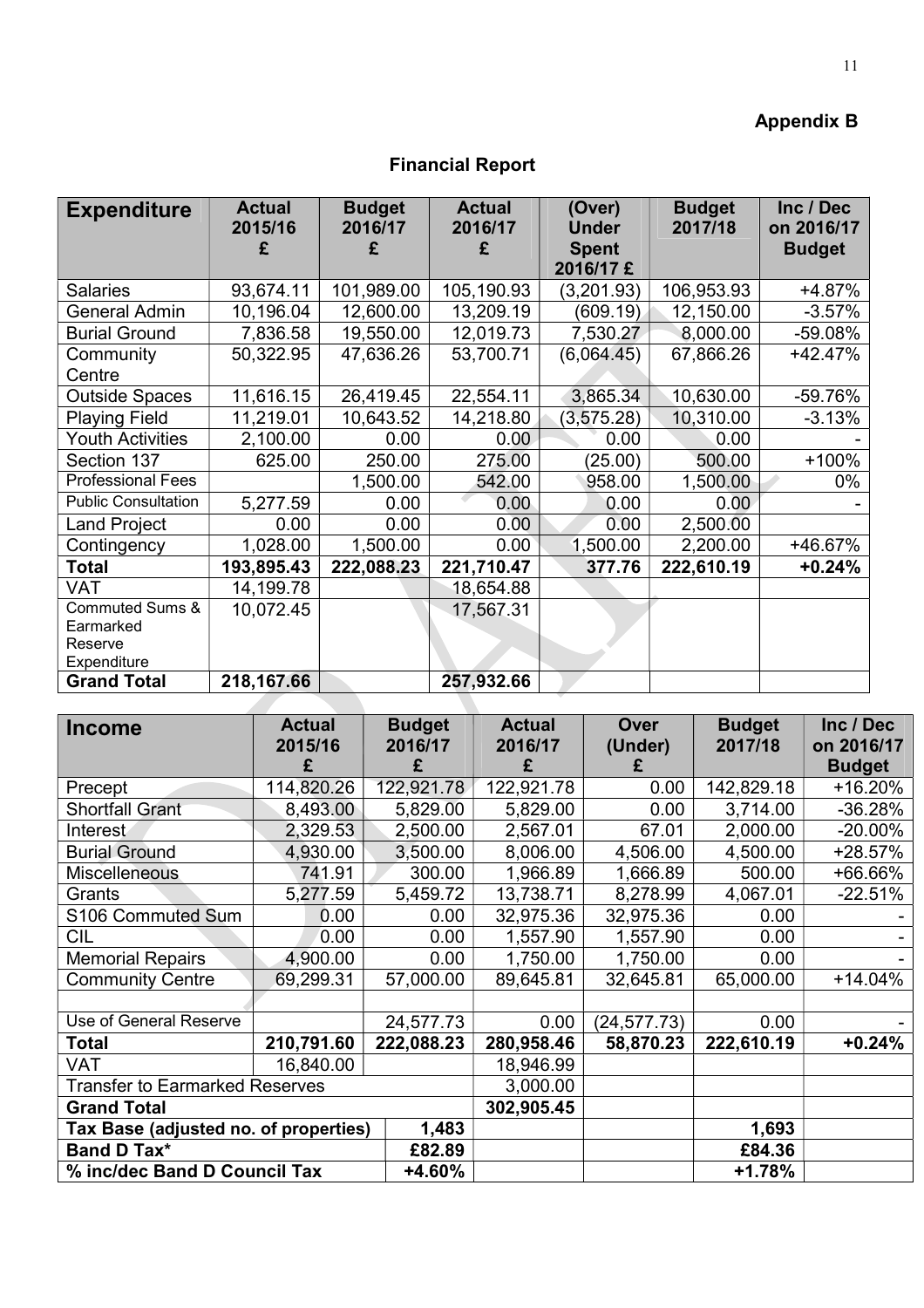# **Reconciliation**

| Opening Balance @ 1 <sup>st</sup> April 2016                                                                                                                                                                                                                                                 | 337,956.02                                                                                                                  |
|----------------------------------------------------------------------------------------------------------------------------------------------------------------------------------------------------------------------------------------------------------------------------------------------|-----------------------------------------------------------------------------------------------------------------------------|
| <b>Total Income</b><br><b>Total Expenditure</b>                                                                                                                                                                                                                                              | 302,905.45<br>257,932.66                                                                                                    |
| Closing Balance @ 31st March 2017                                                                                                                                                                                                                                                            | 382,928.81                                                                                                                  |
| Represented by:                                                                                                                                                                                                                                                                              |                                                                                                                             |
| <b>Current Account</b><br><b>Barclays Deposit</b><br>Petty Cash / Bar Floats<br><b>Nationwide Instant Access Saver</b><br>Julian Hodge Bond 1<br>Hampshire Trust Bond 1<br>Cambridge & Counties 120 Day Saver<br><b>Fidelity Investment</b><br>Hampshire Trust Bond 2<br>Julian Hodge Bond 2 | 49,236.90<br>33,121.92<br>550.00<br>60,351.12<br>22,000.00<br>55,000.00<br>73,100.00<br>30,000.00<br>20,000.00<br>55,000.00 |
| Less unpresented cheques                                                                                                                                                                                                                                                                     | 15,431.13                                                                                                                   |
| <b>Total</b>                                                                                                                                                                                                                                                                                 | 382,928.81                                                                                                                  |

*Catherine Moore, Clerk and Responsible Financial Officer*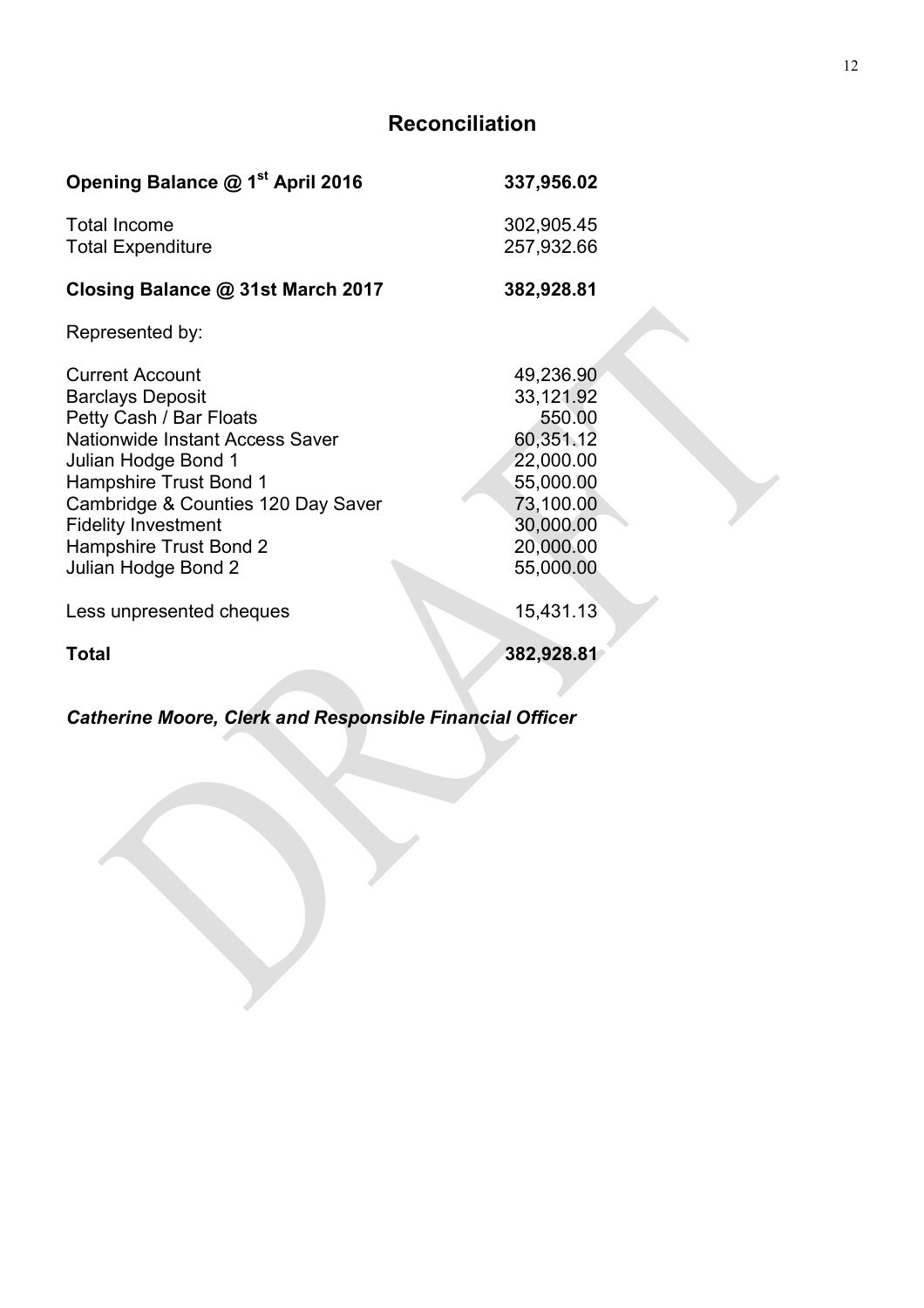# **Appendix C**

# **Six Youth Council Report**

This has been another successful year for the 6YC and they have been involved in a wide range of community projects, with the support of their out-going Youth Support Worker, Karen Buchanan. The 6YC has been involved in supporting the Strategic 6 traffic survey, a Cake and Car Wash Event in June, the Christmas Fair in Stoke Holy Cross and with making Valentine Boxes, the proceeds of which went to Stoke Holy Cross Dementia Group and the Good Neighbours Scheme.

This year, Karen Buchanan has had to leave the 6YC (so she can concentrate on her main role as a College tutor) and her place as Youth Support Worker has been taken by Peter Armitage, who has a background in Youth Work, Special Education and has worked for many years on School and Youth Councils. He intends to try to sustain and increase the membership of the 6YC, to help them identify the key issues for local young people and to gain knowledge of the democratic institutions and local organisations that will enable them to have a positive impact on their community. Peter intends to make links between the 6YC and the local schools; Framingham Earl High School, Poringland, Stoke Holy Cross and Trowse Primary Schools.

The next meeting of the 6YC will take place on Monday  $8<sup>th</sup>$  May at 7.00 pm at Stoke Holy Cross Pavilion and is open to any young person between 11 and 25, interested in improving their local community.

# *Peter Armitage, Youth Leader*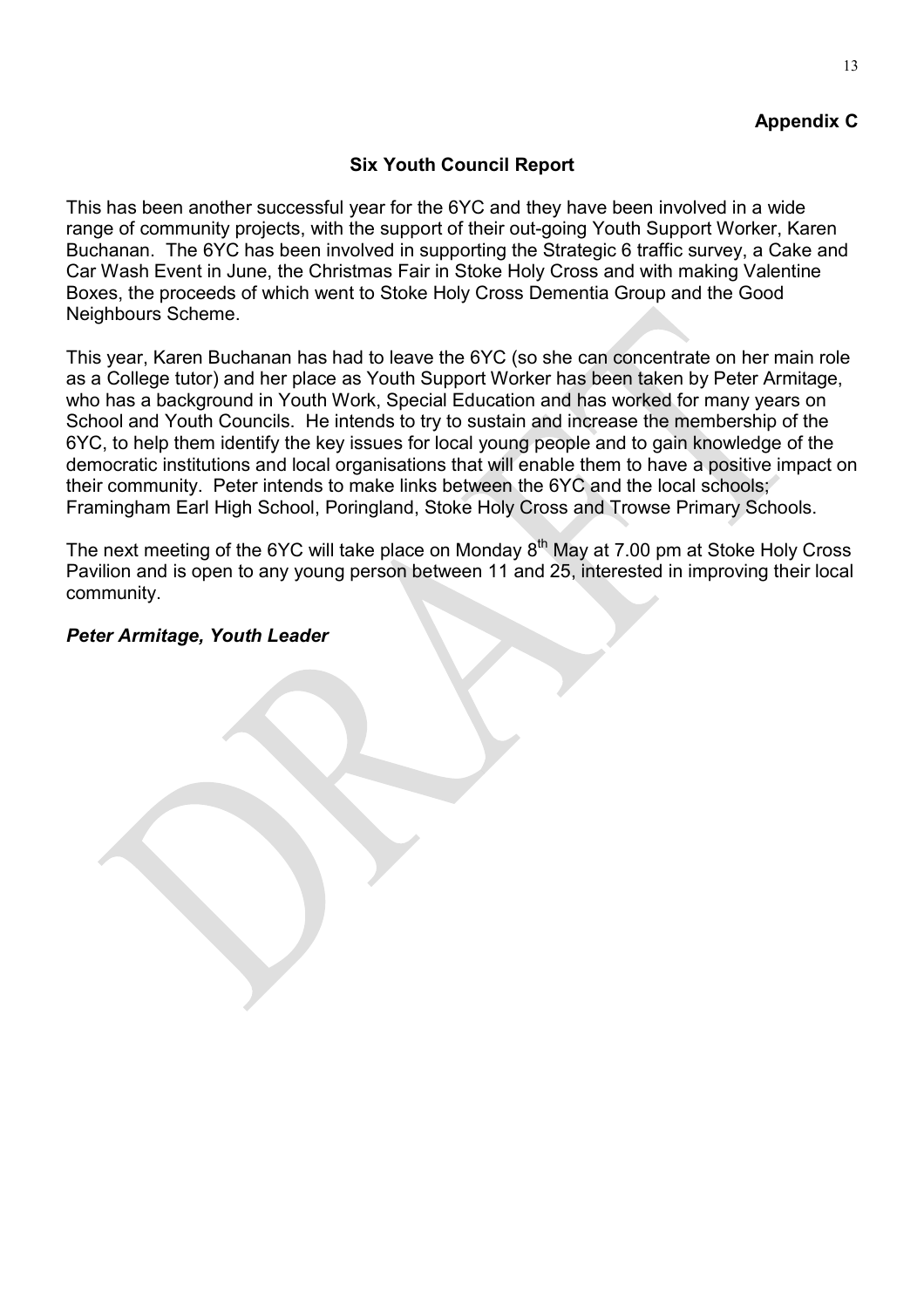# **Appendix D**

### **Fuel Allotment Trust**

We are one of nearly 500 historic relief charities in Norfolk that were derived from land enclosures or philanthropic gifts of land or money by private individuals.

The Charity was established by Trust Deed in 1805. The objective was the relieving of need, hardship or distress of the residents of Poringland .

The Trustees are required to maintain the level of capital but may distribute the income. In the mid 1990s, the Trustees decided to sell most of their land to Norfolk Homes and Budgens and to invest the money.

At the same time , the Charity broadened its charitable objectives allowing them to support the inhabitants of the parish, and to address education and training as part of their activities. The Charity continues to support local people and community projects.

The total value of the capital held is in the region of £680,000 of which just over 60% is invested in the stock market in low risk income based funds following a recent financial review conducted for the trust by Boswell Financial Planning .

In the 2016/17 financial year, the total income from investments and interest earned was just over £16k and total expenditure was £12.5k of which £8.5k was on grants. A cautious approach to grant awards was taken last year due to the low level of investment returns and the need to review our financial objectives. It is anticipated that the level of grants awarded will be closer to income levels in future years .

Eric Proctor resigned last year after many years' involvement as a trustee and the charity are indebted for his service over those years . He has been replaced by Peter Sayles but the charity continues to look for a further trustee , ideally someone with a legal background .

#### *David Gooderham, Trustee*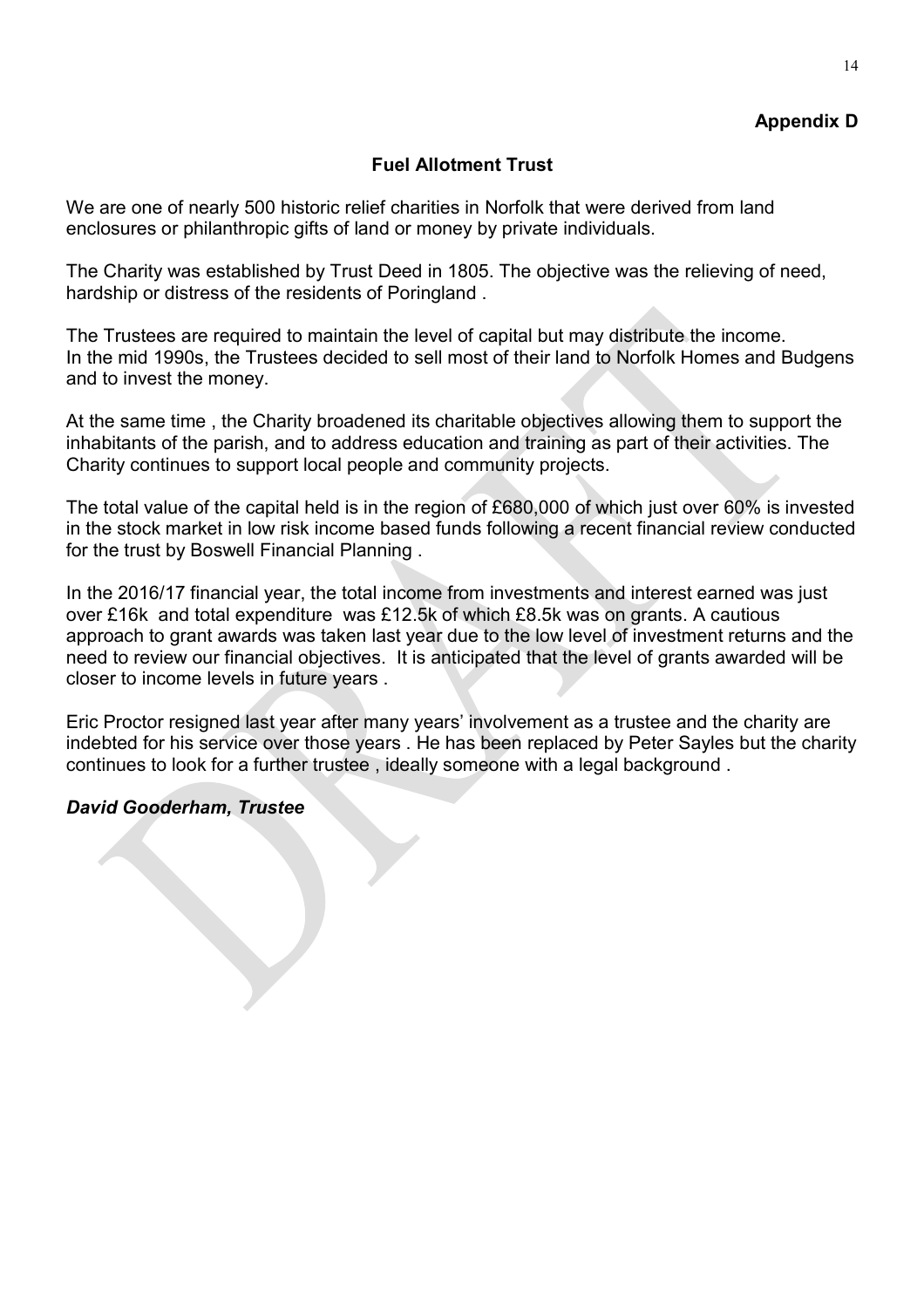# **Appendix E**

# **Sand and Gravel Trust**

The Poringland Sand and Gravel Allotment Charity makes grants available to clubs, groups and societies comprising Poringland parishioners.

The Charity is run by 4 Trustees who are each appointed for a 4 year term by Poringland Parish Council but who are not necessarily parish councillors. Presently the Trustees are Pat Easter, Jenny Huxtable, Caroline Milton and myself. I am a relatively recent appointee.

Our financial year ends on 30 June and our accounts are independently examined each year. During the 2015/16 year, the latest available, we received income of just over £1,570 from our various investments and interest earned. Expenditure was just over £2,200, of which £2,050 was by way of grant awards to organisations. As at 30 June 2016 our funds stood at over £56K.

Local clubs, groups and societies who wish to seek assistance from the Charity should apply in writing to the Chair, Mrs. Pat Easter, 11 Greenacres Drive, Poringland, NR14 7JG.

### *Chris Walker, Trustee*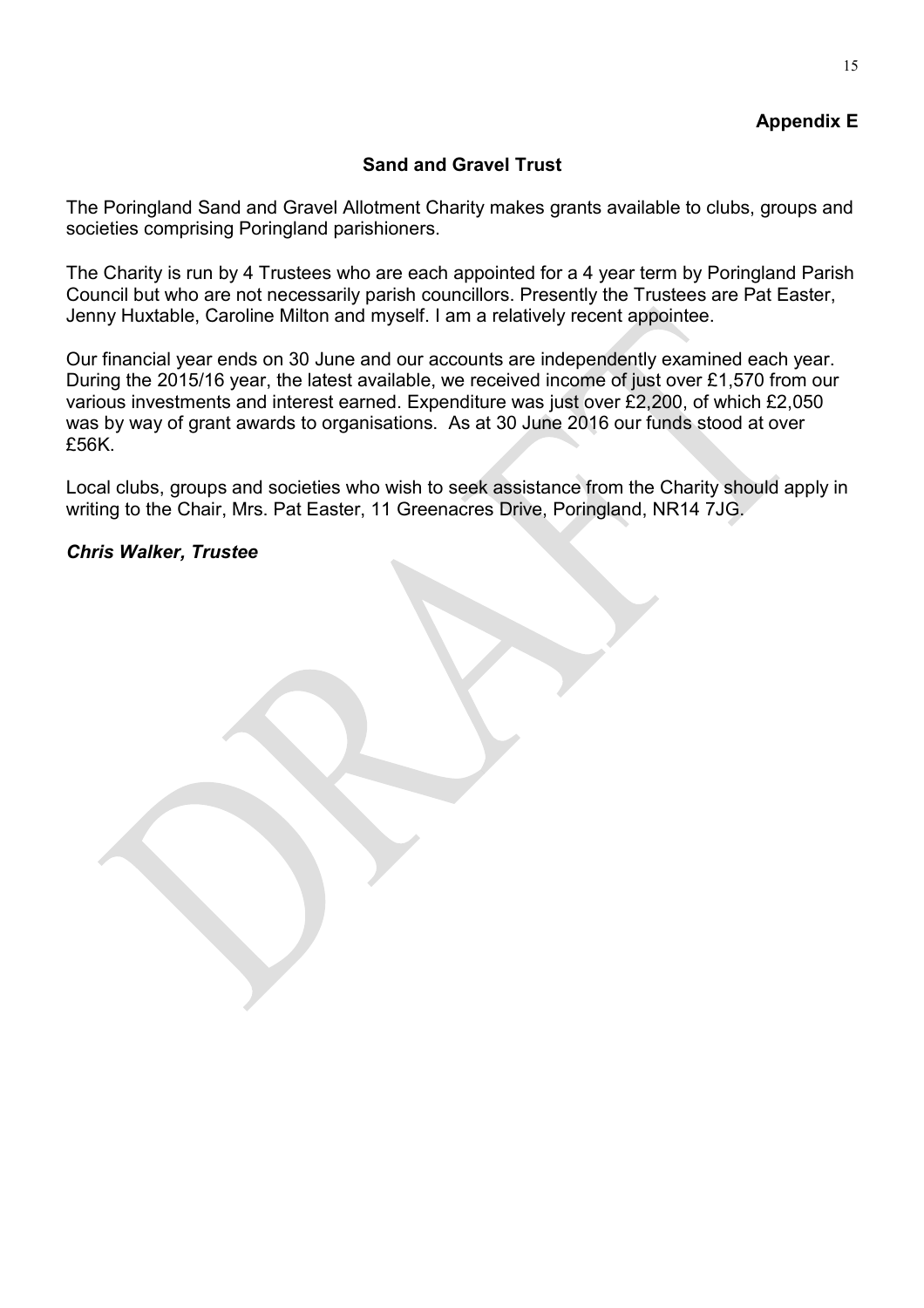### **Appendix F**

#### **Tree Warden**

IN MANY WAYS THIS LAST YEAR HAS BEEN VERY SUCCESSFUL. I HAVE DEALT WITH A LOT OF NEIGHBOURLY DISPUTES OVER TREES ON BOUNDARIES – ALL RESOLVED AMICABLY

I AM PLEASED TO BE INVOLVED IN THE CONTINUING WILDING OF PORINGLAND LAKES AND THIS WINTER PLANTING SEASON SAW A FURTHER 400 TREES PLANTED TO FORM A THICK HEDGE OF NATIVE PLANTS ALONG THE BOUNDARY WITH THE NEW DEVELOPMENT. THIS IS PARTLY TO PROVIDE A PHYSICAL BARRIER AND PARTLY TO PROVIDE VALUABLE HABITAT FOR WILDLIFE.

AS THE CHAIR OF THE NEWLY FORMED SOUTH NORFOLK TREE WARDEN NETWORK I AM DELIGHTED TO BE ABLE TO TELL YOU THAT WE PLANTED SOME 3000 TREES ACROSS SOUTH NORFOLK THIS WINTER.

I WILL CONSULT WITH THE PARISH BEFORE PROCEEDING BUT I WOULD LIKE TO CARRY OUT A PLANTING SCHEME ALONG THE RIDINGS TO BOLSTER THE AGEING HEDGE THAT BORDERS THE NEW VILLAGE GREEN. ADDITIONALLY A NEW HEDGE COULD AND SHOULD BE PLANTED ALONG THE NORTHERN SIDE OF THE GREEN TO LINK UP EXISTING HEDGES BORDERING GREEN.

I AM AWARE THAT IN THE NOT TO DISTANT FUTURE, PORINGLAND COMMUNITY WOODLAND – CURRENTLY IN THE OWNERSHIP OF NORFOLK HOMES – WILL BE PASSED TO THE PARISH. I WOULD ADVISE THAT A SURVEY BE UNDERTAKEN AND WORKS ASSESSED AND CARRIED OUT BEFORE THE HANDOVER. THERE ARE MANY DEAD AND DIEING TREES IN THE WOODLAND AND THE COST OF DEALING WITH THESE TREES AND NECESSARY REMEDIAL WORKS TO THE WOODLAND WILL BE CONSIDERABLE.

THE DOMINANT SPECIES OF TREES IN THE COMMUNITY WOODLAND ARE OAK AND ASH. MOST OF THE ASH HAVE DIEBACK DISEASE. ON THE 8TH APRIL SNTWN CELEBRATED ITS FIRST ANNIVERSARY BY CREATING POLLARDS OF BOTH ASH AND OAK TREES IN THE COMMUNITY WOODLAND WITH THE PERMISSION OF NORFOLK HOMES. POLLARDING ASH HAS BEEN SHOWN TO HAVE SOME SUCCESS IN SAVING ASH TREES IN EXPERIMENTS CARRIED OUT IN SWEDEN. WE BELIEVE THIS IS THE FIRST TIME AN EXPERIMENT OF THIS KIND HAS BEEN CARRIED OUT IN THE UK. THE POLL ARDS WILL BE MONITORED.

THE OAK TREES WERE POLLARDED AS PART OF AN INITIATE BY NORFOLK WILDLIFE TRUST WHO ARE CONCERNED THAT MANY OLD POLLARDED OAKS ARE DETERIORATING AND FALLING APART. MANY SPECIES OF WILDLIFE ARE ENTIRELY RELIANT UPON POLLARDED OAKS AND SO SNTWN ARE ENCOURAGING THE POLLARDING OF SUITABLE TREES AS REPLACEMENTS.

IT IS A CONCERN THAT THE PARISH HAS LOST SO MANY LARGE OAK TREES THIS YEAR. THIS IS NOT THROUGH STORM DAMAGE OR DISEASE BUT BY NEW OWNERS OF HOUSES CUTTING THEM DOWN AS PART OF MODERNISING THEIR HOMES AND GARDENS. MOST OF THESE TREES ARE IN GARDENS AND ARE NOT COVERED BY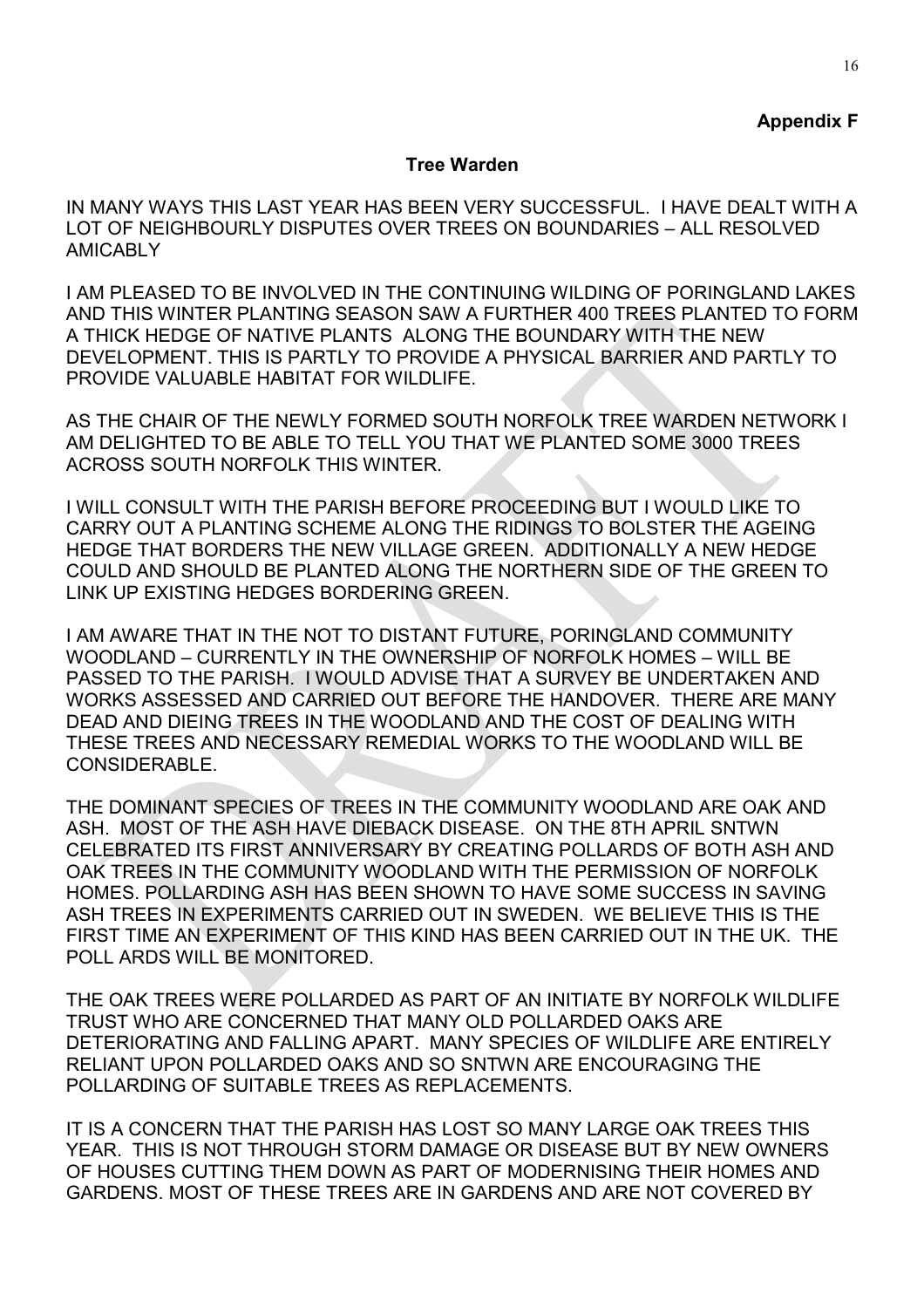TPO'S OR OTHER PLANNING CONSTRAINTS. I WOULD ENCOURAGE THE PARISH COUNCIL TO HOLD A MEETING WITH SNC PLANNING OFFICERS TO SEE IF THERE IS A WAY OF SAFEGUARDING TREES PERHAPS BY CREATING A TREE CONSERVATION AREA.

WHILST A TREE MAY BE IN THE OWNERSHIP OF A HOUSEHOLDER THERE ARE MANY OTHER STAKEHOLDERS WHO HAVE AN INTEREST IN A TREE. THESE MAY BE THE NEIGHBOURS WHO LIKE THE TREE, OR OTHERS WHO HAVE SHARED THEIR GROWING UP WITH A TREE OR GROUP OF TREES, AND ARE ADVERSELY EFFECTED BY THEIR NEEDLESS REMOVAL.

MANY STUDIES HAVE FOUND THAT HAVING GOOD TREE COVER IS BENEFICIAL TO HUMAN MENTAL WELLBEING. A TREE LINED ROAD ATTRACTS A HOUSE PRICE PREMIUM, PROVIDES A BUFFER TO DUST, POLLUTION AND TRAFFIC NOISE. WE KNOW THAT OUR CLIMATE IS CHANGING – WE HAVE JUST HAD AN EXCEPTIONALLY DRY SPRING – AND WE ARE LIKELY TO HAVE SUDDEN VERY HEAVY DOWNPOURS OF RAIN DURING THE SUMMER. A MATURE OAK TREE WILL EXTRACT OVER 70 TONS OF WATER A DAY FROM THE GROUND, MEANING THAT LARGE TREES WILL ENABLE AN AREA TO RECOVER QUICKER FROM TORRENTIAL DOWNPOURS.

A MATURE OAK PROVIDES A RICH AND DIVERSE HABITAT FOR MORE SPECIES THAN ANY OTHER NATIVE TREE WHICH IN TURN PROVIDE BIRDS WITH AN IMPORTANT FOOD SOURCE AS WELL AS NESTING SITES FOR BIRDS AND BATS AND HIDEY HOLES FOR MOTHS.

ARGUABLY THE HOUSE OWNERS WHO ARE CUTTING DOWN MATURE TREES ARE ACTING OUT OF IGNORANCE OR SOME KIND OF GARDEN FASHION, IN THAT THEY HAVE MODERNISED THEIR HOME AND THE OLD TREE IS NOT PART OF THEIR VISION FOR THEMSELVES.

ON THE 1ST OF MARCH A MATURE OAK TREE ON A LOKE ON PORINGLAND ROAD OPPOSITE FRAM HIGH, WAS CUT DOWN BY CONTRACTORS OPERATING ON BEHALF OF DAVID WILSON HOMES. THIS TREE WAS PROTECTED BY PLANNING REQUIREMENTS AND IN MY PERSONAL VIEW ITS REMOVAL WAS EITHER CRIMINAL – IN THAT THE TREE WAS OWNED BY THE COUNCIL AND THE DEVELOPERS RECKLESSLY DESTROYED IT AS IT WAS IN THEIR WAY, OR CYNICAL – IN THAT IT WAS CALCULATED SNC ARE CASH STRAPPED AND UNLIKELY TO MOUNT A PROSECUTION FOR BREACH OF PLANNING PERMISSION. IT COULD HAVE BEEN A RESULT OF NEGLIGENCE OF COURSE BUT THE END RESULT IS THE SAME – A VALUABLE TREE – A COMMUNITY ASSET - HAS BEEN LOST. I WILL MENTION THAT I HAD PEOPLE CONTACTING ME WHO WERE SO UPSET THEY WERE CRYING.

I BELIEVE THAT THIS TREE SHOULD BE REPLACED – IN AS FAR AS IT IS POSSIBLE – BY A SEMI MATURE OAK TREE – PAID FOR BY DAVID WILSON HOMES. IT IS POSSIBLE TO PURCHASE A LARGE ROOT BALLED OAK TREE, ALTHOUGH NOT POSSIBLE TO PLANT IT WHERE THE OLD ONE WAS. IT IS HOWEVER POSSIBLE TO FIND ANOTHER PLANTING PLACE AND I HAVE ONE IN MIND. THE COST OF SUCH A REPLACEMENT, INCLUDING SPECIALIST TRANSPORTATION – PLANTING PREPARATION ETC WILL BE APPROX £20,000.